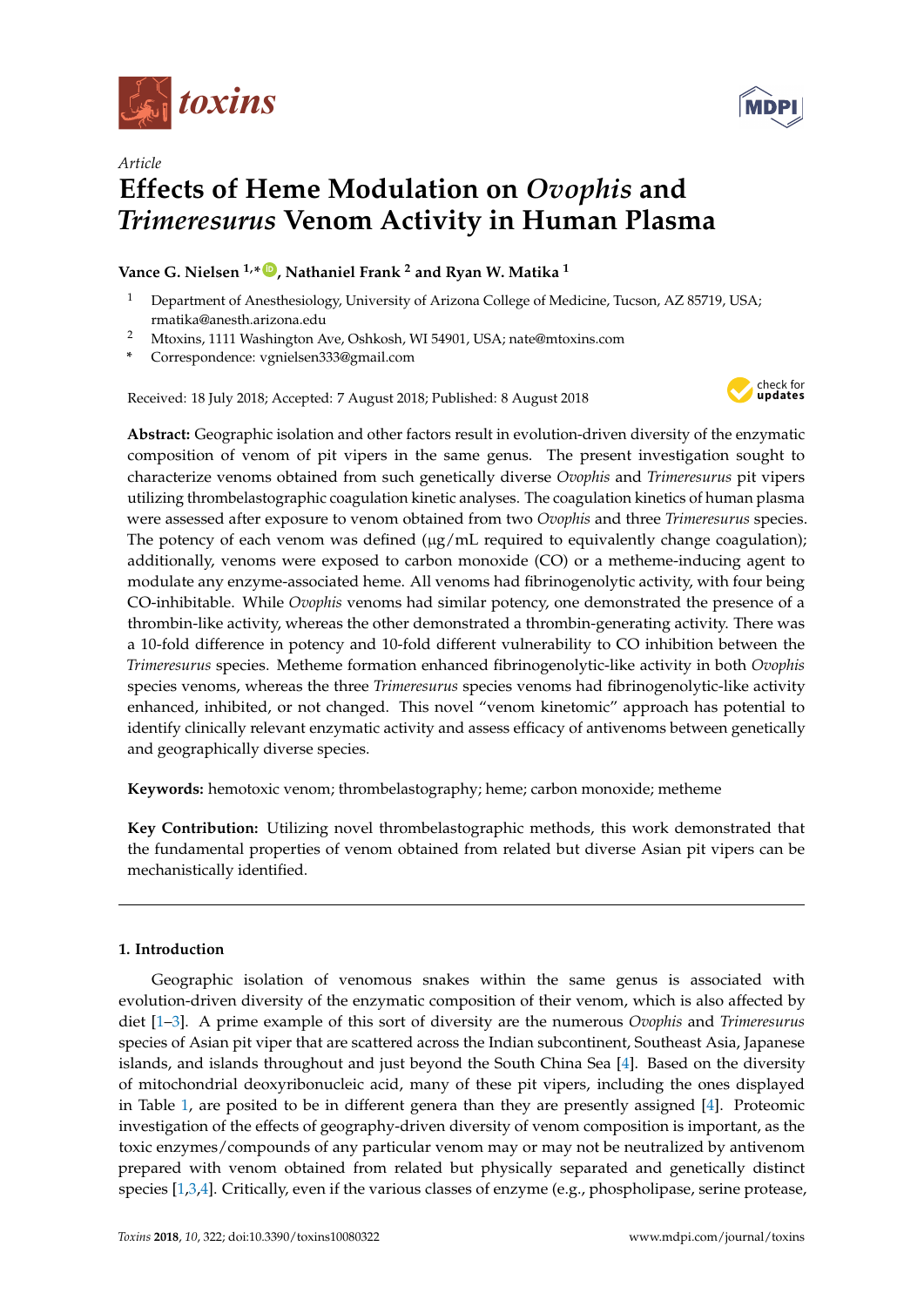metalloproteinase) within a venom are quantified, proteomic analyses cannot predict which of the enzymes will have the most predominant effect on target molecules (e.g., prothrombin activator, fibrinogenolytic enzyme). Given that coagulopathy following envenomation by snakes with hemotoxic agents continues to be a major cause of international morbidity and mortality [\[5\]](#page-9-3), identification of the major effects of any specific venom on coagulation provides insight into potential therapies [\[6–](#page-9-4)[11\]](#page-9-5). Using thrombelastography and human plasma, it has been possible to identify the contribution of diverse venom enzymatic activities on coagulation kinetics between species or within the same venom. Thrombelastographic methods also permit comparisons of the potency of different venoms to achieve the same hemostatic derangement. Further, this method facilitates assessment of the vulnerability of specific venom activities to heme modulation in isolation with carbon monoxide (CO) or *O*-phenylhydroxylamine (PHA), an agent that forms metheme [\[6–](#page-9-4)[11\]](#page-9-5). Numerous proteins have been found to be heme-bound, and their functions are controlled by the ligand (e.g., oxygen, nitric oxide, CO) that binds to the iron center of the heme group as recently reviewed [\[12\]](#page-9-6). Heme modulation has potential therapeutic applications in the setting of envenomation, and we have recently described a heme group bound to a fibrinogenolytic enzyme obtained from *Crotalus atrox* venom, and this enzyme was inhibited by CO [\[13\]](#page-9-7). Taken as a whole, the analyses of changes in coagulation kinetics in human plasma mediated by hemotoxic venom can complement the elegant proteomic analyses of these venoms, potentially providing insight into the relative impact of major enzyme types (e.g., snake venom metalloproteinases (SVMP), snake venom serine proteases (SVSP)) on human coagulopathy after envenomation.

**Table 1.** Diverse Asian pit vipers investigated.

<span id="page-1-0"></span>

| <b>Species</b>                 | <b>Common Name</b>      | Location                              |
|--------------------------------|-------------------------|---------------------------------------|
| Ovophis monticola              | Mountain Pit Viper      | Indian Subcontinent, Southeast Asia   |
| Ovophis okinavensis            | Okinawa Pit Viper       | Ryukyu Islands of Japan               |
| Trimeresurus borneensis        | Bornean Pit Viper       | Brunei, Indonesia, Malaysia, Thailand |
| Trimeresurus fasciatus         | <b>Banded Pit Viper</b> | Djampea Island (Indonesia)            |
| Trimeresurus purpureomaculatus | Mangrove Pit Viper      | Indian Subcontinent, Southeast Asia   |

Given the preceding, the goals of this study were to: (1) use human plasma to thrombelastographically characterize the effects on coagulation kinetics of hemotoxic venoms obtained from geographically separated and genetically diverse species within the same genus (Table [1\)](#page-1-0); (2) assess any CO-inhibition of venom activities; (3) assess if PHA inhibits venom effects; (4) in the case of prothrombotic venoms, to utilize heparin–antithrombin anticoagulation to separate venom mediated thrombin generation (e.g., prothrombin-activating properties) from thrombin-like activity that is antithrombin resistant. Prior to this investigation, of the species displayed in Table [1,](#page-1-0) *Ovophis okinavensis* has been noted to have serine proteases and metalloproteinases in its venom, with one enzyme found to be fibrinogenolytic [\[14,](#page-9-8)[15\]](#page-9-9); and *Trimeresurus purpureomaculatus* venom was noted to have both thrombin-like and fibrinogenolytic activity [\[16\]](#page-9-10).

#### **2. Results**

For clarity, the results of each species will be presented in a separate section. Representations of data generated from *Ovophis* species are displayed in Figures [1–](#page-2-0)[3,](#page-4-0) and the results of experiments with *Trimeresurus* species are depicted in Table [2.](#page-5-0)

#### *2.1. Ovophis monticola*

Data was generated with a venom concentration of  $5 \mu g/mL$  in plasma and are displayed in Figure [1.](#page-2-0) During preliminary work with increasing concentrations of venom, it appeared to be predominantly anticoagulant with decreasing maximum rate of thrombus generation (MRTG, a measure of velocity of clot growth) and total thrombus generation (TTG, a measure of thrombus strength) values; however, time to MRTG (TMRTG, a measure of speed of onset of coagulation)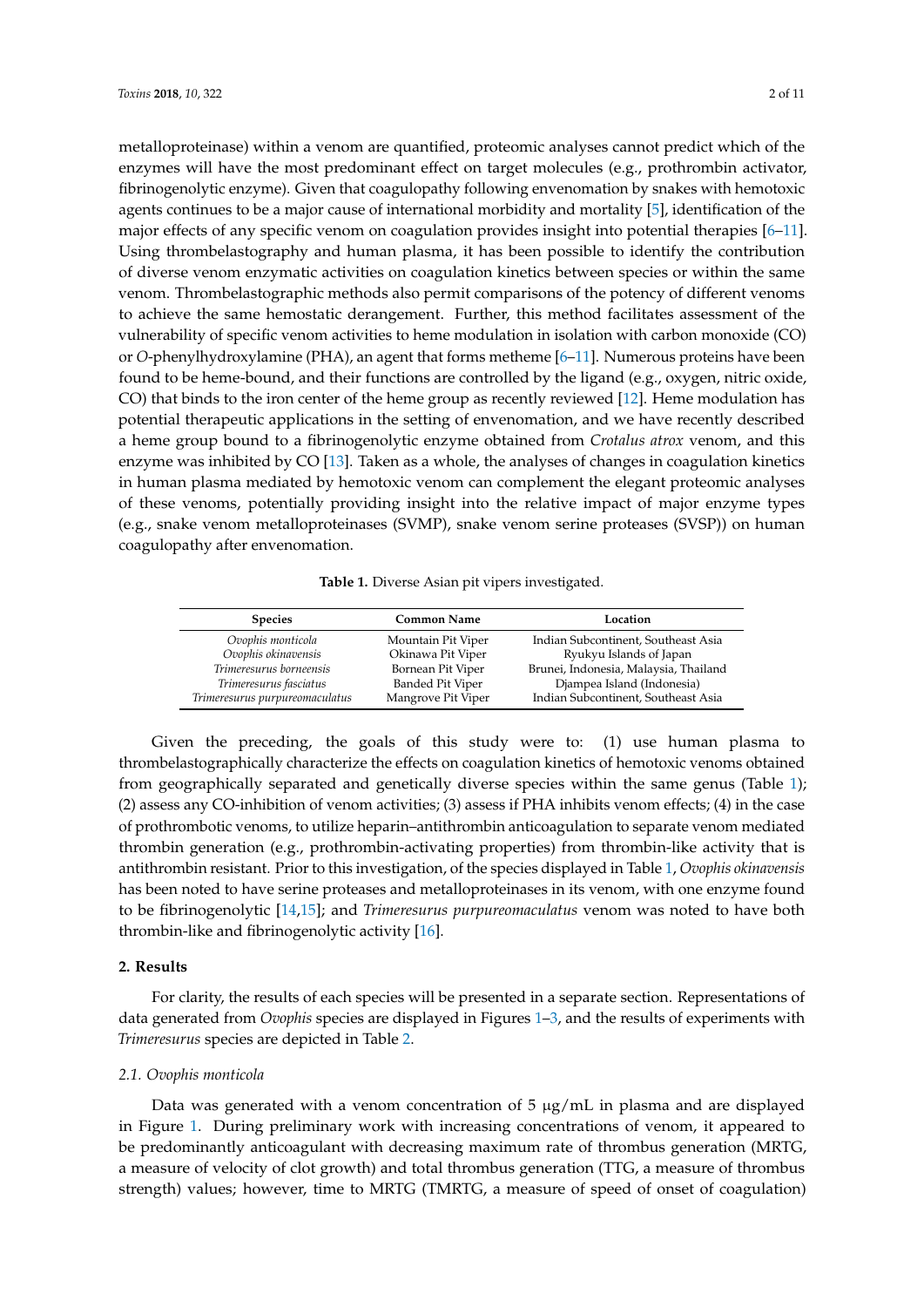values did not change. Paradoxically, reaction time  $(R$ , an early measure of onset of coagulation, minutes) values seemed to decrease with increasing venom concentrations. A venom concentration of  $5 \,\mu$ g/mL in the various experimental conditions resulted in R values as follows: control condition,  $9.4 \pm 0.7$  min; venom,  $7.0 \pm 0.4$  min; venom exposed to 100 µM CORM-2 11.0  $\pm$  1.1 min; venom exposed to 100  $\mu$ M iCORM-2 9.2  $\pm$  0.6 min. All four conditions had R values significantly different from each other, with the exception of control and inactive releasing molecule (iRM)-exposed venom, which were not significantly different. Based on R, this venom had a CO-inhibitable thrombin-like activity in it, with venom accelerating the onset of coagulation and  ${\rm CO}$  prolonging the onset. However, the onset of the CO-exposed venom was more prolonged than control-condition values; thus, there is an opposing anticoagulant enzyme not inhibited by this concentration of CO. Consideration of the remaining parameters in Figur[e](#page-2-0) 1 demonstrates this with CO significantly increasing TMRTG values compared to control and venom-alone conditions. However, venom-mediated decreases in MRTG and TTG values were not improved with CO. Of interest, iRM appeared to enhance venom-mediated anticoagulation, evidenced by a greater diminution in MRTG and TTG values compared to venom that was additive naïve. With regard to creating a metheme state with PHA, the anticoagulant effects of the venom were significantly increased compared to additive naïve venom, evidenced by much larger TMRTG values, lesser MRTG, and lesser TTG values. In sum, it appeared that this venom had a CO-inhibitable thrombin-like activity, a CO-resistant but iRM-enhanced fibrinogenolytic-like activity, and a metheme-enhanced fibrinogenolytic-like activity.

<span id="page-2-0"></span>

**Figure 1.** Effects of exposure to carbon monoxide (CO) and O-phenylhydroxylamine (PHA) on **Figure 1.** Effects of exposure to carbon monoxide (CO) and O-phenylhydroxylamine (PHA) on *Ovophis monticola* venom activity assessed by changes in coagulation kinetics in human plasma. Data *Ovophis monticola* venom activity assessed by changes in coagulation kinetics in human plasma. Data are displayed as mean  $\pm$  SD. (A) time to maximum rate of thrombus generation (TMRTG) units = minutes; (**B**) maximum rate of thrombus generation (MRTG) units = dynes/cm<sup>2</sup>/s; (**C**) total thrombus generation (TTG) units = dynes/cm<sup>2</sup>. Control = plasma without any venom exposure;  $V$  = plasma additive-naive venom;  $V/CO = CO$ -exposed venom;  $V/iRM$  = Venom exposed to iRM (inactivated CORM-2); venom;  $V/CO = CO$ -exposed venom;  $V/IRM =$  Venom exposed to iRM (inactivated CORM-2); V/PHA = venom exposed to PHA. \*  $p < 0.05$  vs. control; †  $p < 0.05$  vs. V; ‡  $p < 0.05$  vs. V/CO.

Further experiments were performed with plasma-containing heparin, as mentioned previously, with the results displayed in Figure [2.](#page-3-0) As suspected, an antithrombin-resistant, thrombin-like activity was present that manifested as a rapid in onset, slow-growing, weak thrombus in heparin-anticoagulated plasma. Venom exposure to CORM-2 significantly diminished this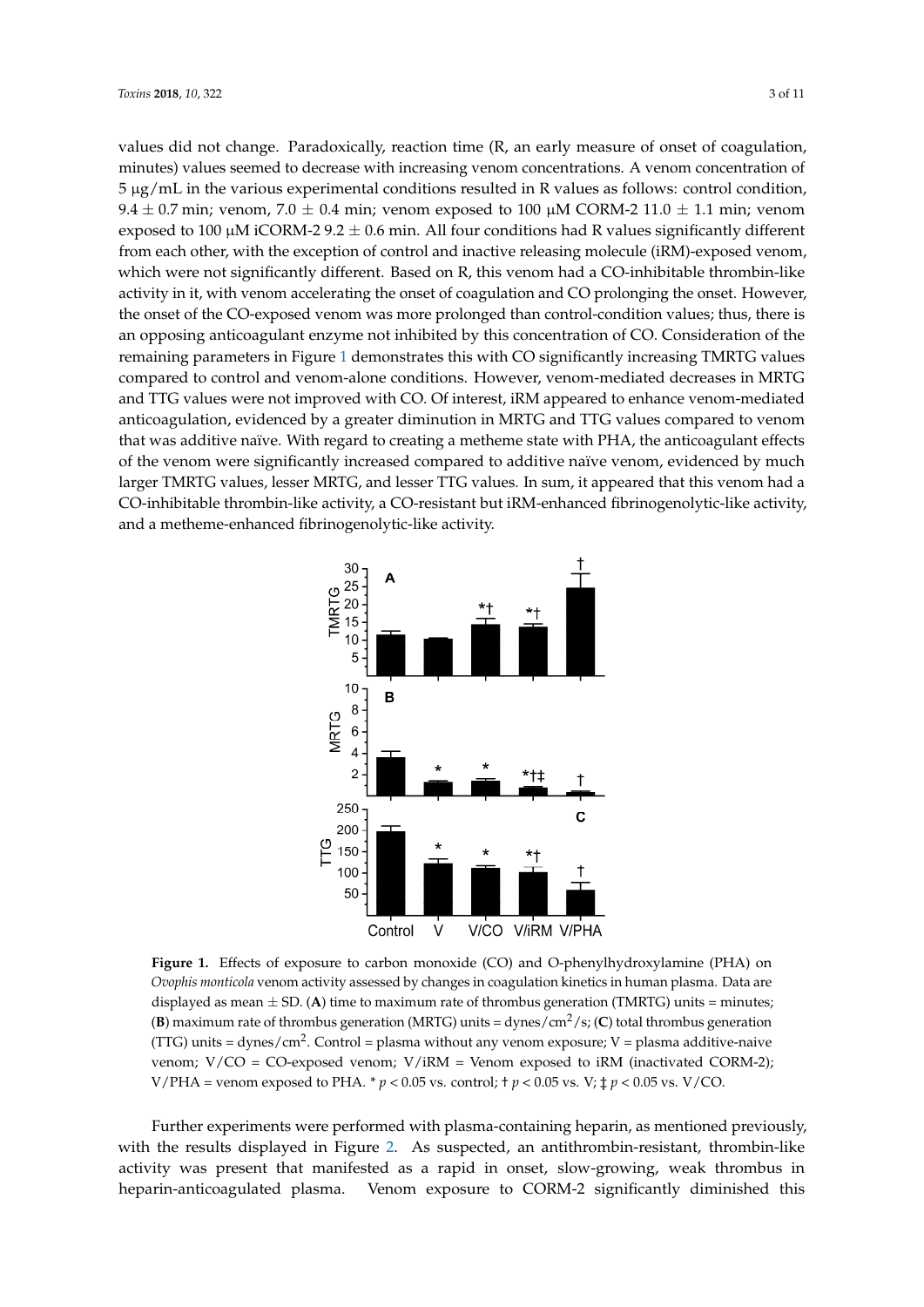<span id="page-3-0"></span>thrombin-like activity, but activity of this enzyme was not completely abrogated. Exposure of the venom to iRM resulted in coagulation kinetics not significantly different from samples with additive-naïve venom. In sum, a thrombin-like activity partially antagonized by CO was identified in these experiments.



**Figure 2.** Effects of exposure to CO on *Ovophis monticola* venom activity assessed by changes in **Figure 2.** Effects of exposure to CO on *Ovophis monticola* venom activity assessed by changes in coagulation kinetics in human plasma anticoagulated with heparin. Data are presented as mean  $\pm$  SD. (A) TMRTG units = minutes; (B) MRTG units = dynes/cm<sup>2</sup>/s; (C) TTG units = dynes/cm<sup>2</sup>. V = plasma additive-naive venom;  $V/CO = CO$ -exposed venom;  $V/iRM =$  Venom exposed to iRM;  $V/PHA =$ venom exposed to PHA.  $* p < 0.05$  vs. V;  $\dagger p < 0.05$  vs. V/CO.

# *2.2. Ovophis okinavensis 2.2. Ovophis okinavensis*

Data were generated with venom at a concentration of 5  $\mu$ g/mL in plasma and are depicted in Figure [3.](#page-4-0) Unlike *O. monticola* venom, this venom demonstrated clear anticoagulant, fibrinogenolytic-like activity, with venom-exposed plasma displaying significantly larger TMRTG MRTG values, and lesser TTG values than control-plasma values. These venom-mediated values, lesser MRTG values, and lesser TTG values than control-plasma values. These venom-mediated anticoagulant effects were reversed by exposure of the venom to 100 µM CORM-2, resulting in anticoagulant effects were reversed by exposure of the venom to 100 µM CORM-2, resulting in TMRTG, MRTG, and TTG values not different from control-plasma samples. Unexpectedly, exposure of venom to iRM resulted in TMRTG values significantly lesser than the previous three conditions, MRTG values significantly larger than the other conditions, and TTG values significantly lesser than MRTG values significantly larger than the other conditions, and TTG values significantly lesser than control-plasma samples. This iRM-induced coagulation kinetic profile is consistent with the control-plasma samples. This iRM-induced coagulation kinetic profile is consistent with the activation of a thrombin-generating enzyme, similar to that of taipans, as we have previously documented [\[10\]](#page-9-11). Lastly, the establishment of a metheme state in the venom resulted in significantly larger TMRTG values, lesser MRTG values and lesser TTG values compared to additive-naïve venom. This pattern was indicative of metheme enhancement of fibrinogenolytic-like activity. Considered as a whole, this venom contained a CO-inhibitable, metheme-enhanced fibrinogenolytic-like activity and an iRM-inducible thrombin-generating activity.

### *2.3. Trimeresurus borneensis 2.3. Trimeresurus borneensis*

Data were generated with a venom concentration of 1 µg/mL in plasma and are displayed in Data were generated with a venom concentration of 1 µg/mL in plasma and are displayed in Table [2](#page-5-0). This venom was anticoagulant in nature, with significantly larger TMRTG values, lesser Table 2. This venom was anticoagulant in nature, with significantly larger TMRTG values, lesser MRTG values, and lesser TTG values in plasma exposed to venom compared to control-plasma MRTG values, and lesser TTG values in plasma exposed to venom compared to control-plasma sample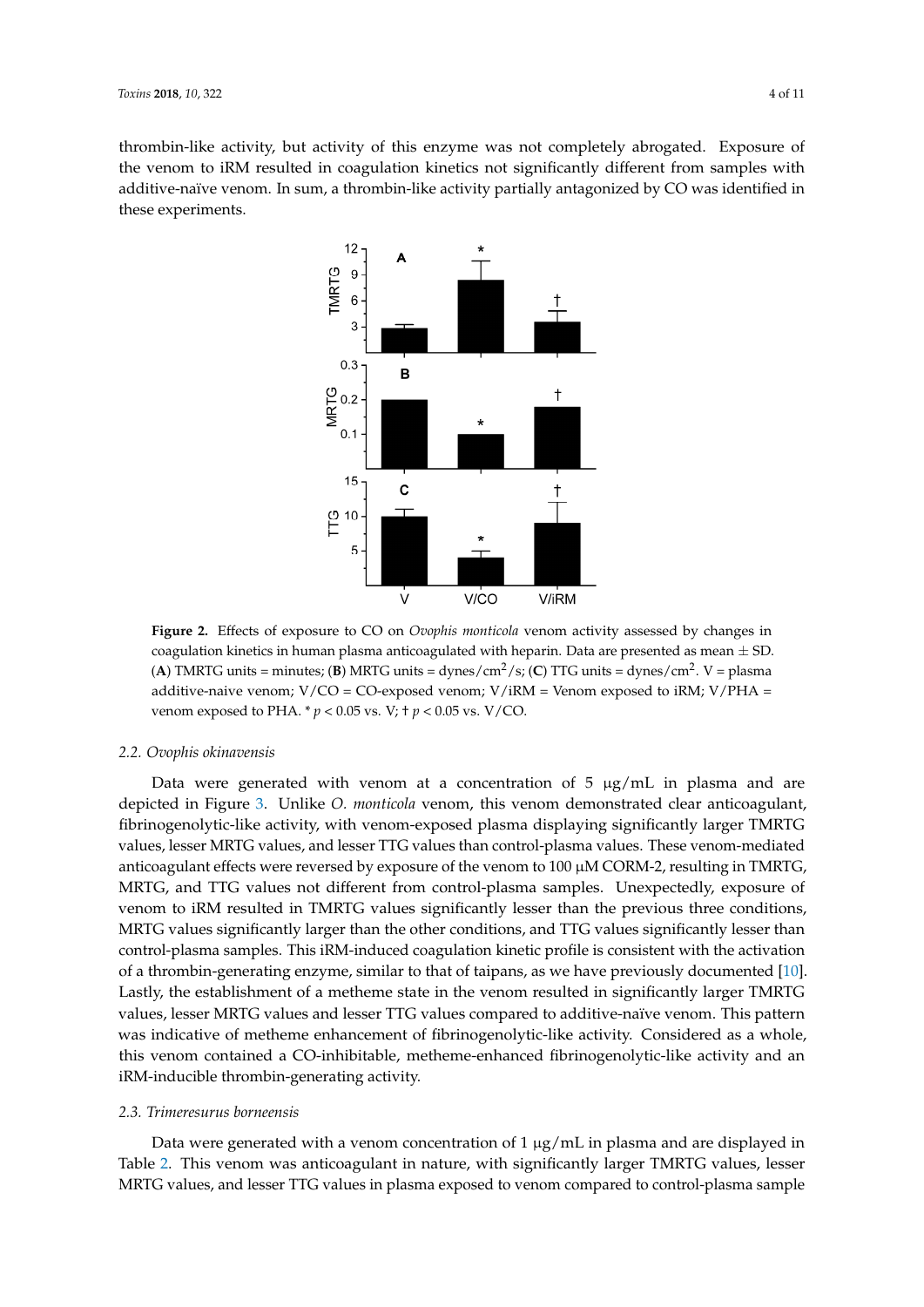values. Venom exposed to 100  $\mu$ M CORM-2 significantly increased MRTG and TTG values compared to additive-naïve venom, and CO-exposed venom lacked TMRTG, MRTG, or TTG values different from control-plasma samples. Exposure of this venom to iRM significantly and markedly enhanced its anticoagulant effect, with a significant elevation in TMRTG, drop in MRTG, and drop in TTG compared to control, venom-alone, or CO-exposed venom conditions. PHA-exposed venom also demonstrated enhanced venom-mediated anticoagulation, with these samples displaying significantly greater *Toxins* **2018**, *10*, x FOR PEER REVIEW 5 of 11 TMRTG values, lesser MRTG values, and lesser TTG values than additive-naïve venom-containing samples. In sum, this venom contained a CO-inhibitable fibrinogenolytic activity that was enhanced by iRM and PHA.

<span id="page-4-0"></span>

Figure 3. Effects of exposure to CO and PHA on *Ovophis okinavensis* venom activity assessed by changes in coagulation kinetics in human plasma. Data are presented as mean  $\pm$  SD. **(A)** TMRTG units = minutes; **(B)** MRTG units = dynes/cm<sup>2</sup>/s; **(C)** TTG units = dynes/cm<sup>2</sup>. Control = plasma without any venom exposure; V = plasma additive naive venom; V/CO = CO-exposed venom;  $V/iRM$  = Venom exposed to iRM;  $V/PHA$  = venom exposed to PHA. \*  $p$  < 0.05 vs. control; †  $p$  < 0.05 vs. V;  $\ddagger$   $p$  < 0.05 vs. V/CO.

# *2.4. Trimeresurus fasciatus 2.4. Trimeresurus fasciatus*

Data were generated at a venom concentration of  $10 \mu g/mL$  in plasma as seen in Table [2.](#page-5-0) This venom was also anticoagulant in nature, with significantly elevated TMRTG values, dropped MRTG values, and dropped TTG values in plasma exposed to venom compared to control-plasma values. Venom exposed to 100 µM CORM-2 showed no change in activity, so 1 mM CORM-2 was utilized instead. Exposure of the venom to this larger concentration of CORM-2 significantly diminished TMRTG, elevated MRTG values, and elevated TTG values compared to additive-naïve venom, and CO-exposed venom lacked TMRTG, MRTG, or TTG values different from control plasma. Plasma samples with venom exposed to iRM demonstrated TMRTG and MRTG values not different from additive-naïve venom plasma samples; however, TTG values were significantly lesser than the other three conditions. Plasma containing PHA-exposed venom had TMRTG values not different from additive-naïve venom samples; however, plasma with PHA-exposed venom had significantly greater additive-naïve venom samples; however, plasma with PHA-exposed venom had significantly greater MRTG and TTG values than samples with additive-naïve venom. Considered as a whole, this venom MRTG and TTG values than samples with additive-naïve venom. Considered as a whole, this venom had a CO-inhibitable fibrinogenolytic activity that was PHA-inhibitable. had a CO-inhibitable fibrinogenolytic activity that was PHA-inhibitable.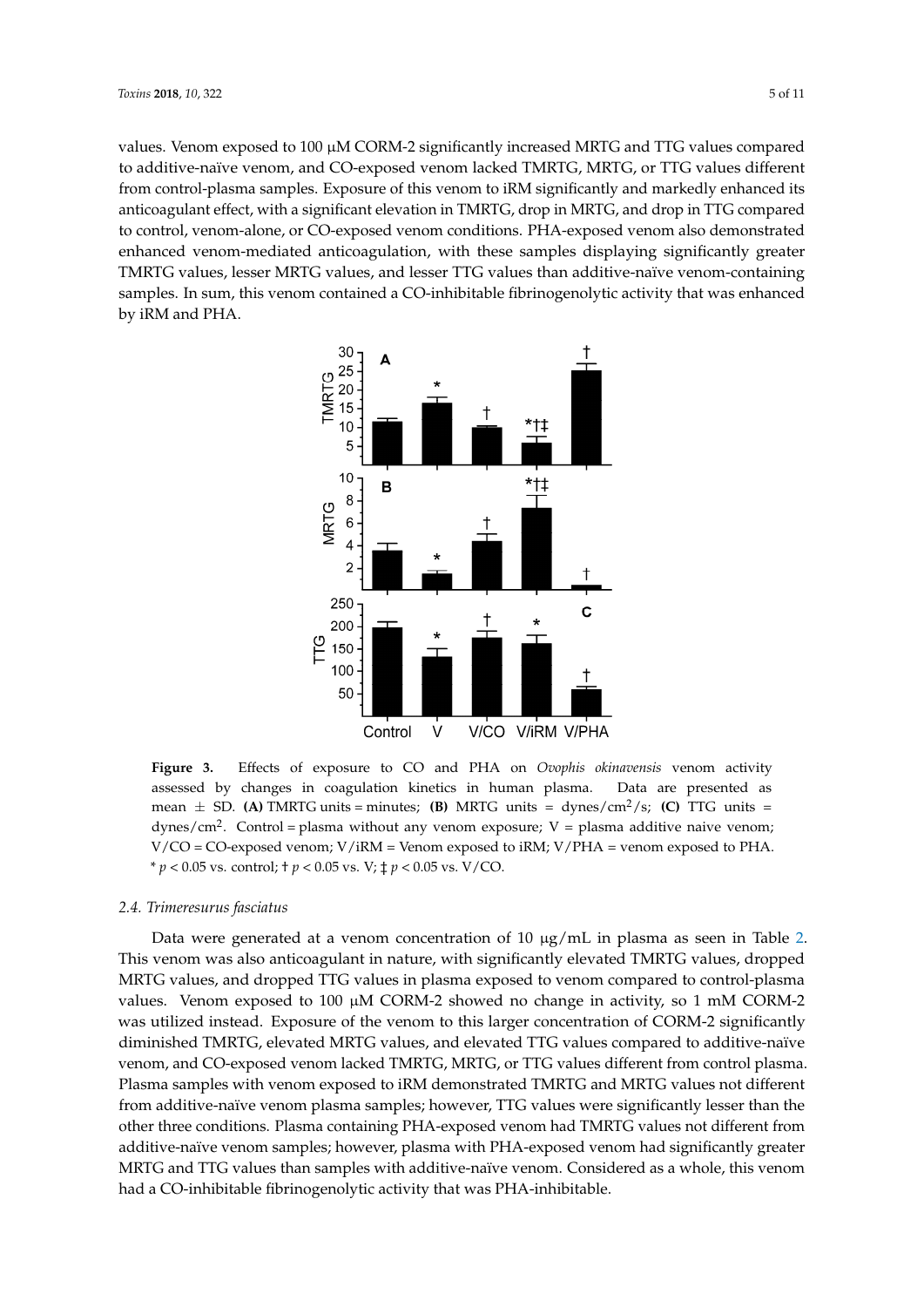|  | 6 of 1 |  |
|--|--------|--|
|  |        |  |

<span id="page-5-0"></span>

|                                          | Control        | v                | V/CO                  | <b>V/iRM</b>                | <b>V/PHA</b>    |  |  |  |
|------------------------------------------|----------------|------------------|-----------------------|-----------------------------|-----------------|--|--|--|
| Trimeresurus borneensis $(1 \mu g/mL)$   |                |                  |                       |                             |                 |  |  |  |
| <b>TMRTG</b>                             | $11.5 \pm 1.0$ | $17.8 \pm 2.1*$  | $13.6 \pm 3.6$        | $25.2 \pm 4.9$ * † $\pm$    | $23.7 \pm 2$ +  |  |  |  |
| <b>MRTG</b>                              | $3.6 \pm 0.6$  | $1.1 \pm 0.3*$   | $3.2 \pm 1.4 +$       | $0.2 \pm 0.2 * t$           | $0.7 \pm 0.1$ † |  |  |  |
| <b>TTG</b>                               | $197 + 14$     | $144 + 22$ *     | $186 \pm 38$ †        | $28 \pm 29$ * † $\pm$       | $93 \pm 19$ †   |  |  |  |
| Trimeresurus fasciatus $(10 \mu g/mL)$   |                |                  |                       |                             |                 |  |  |  |
| <b>TMRTG</b>                             |                | $23.2 \pm 3.6$ * | $14.7 \pm 3.4$ †      | $24.2 \pm 6.5$ * $\ddagger$ | $20.0 \pm 1.9$  |  |  |  |
| <b>MRTG</b>                              |                | $1.0 \pm 0.4*$   | $3.0 \pm 0.9 +$       | $0.5 \pm 0.6 * t$           | $1.8 \pm 0.3 +$ |  |  |  |
| <b>TTG</b>                               |                | $100 + 26$ *     | $205 \pm 16$ †        | $42 \pm 52$ * $\pm$ $\pm$   | $166 \pm 11$ †  |  |  |  |
| Trimeresurus purpureomaculatus (5 µg/mL) |                |                  |                       |                             |                 |  |  |  |
| <b>TMRTG</b>                             |                | $22.6 \pm 2.2$ * | $13.9 \pm 3.2$ †      | $20.8 \pm 1.8$ * $\ddagger$ | $21.6 \pm 4.1$  |  |  |  |
| <b>MRTG</b>                              |                | $0.4 \pm 0.2*$   | $2.7 \pm 1.4 \pm 1.4$ | $0.5 \pm 0.2 * t$           | $0.6 \pm 0.2$   |  |  |  |
| TTG                                      |                | $57 + 12*$       | $190 \pm 15$ †        | $70 \pm 19$ * $\pm$         | $87 \pm 25 +$   |  |  |  |

**Table 2.** Coagulation kinetics of venoms  $\pm$  CO or  $\pm$  PHA in plasma.

Data are presented as mean  $\pm$  SD. Control = no venom or additives; V = venom; V/CO = CO-exposed venom; V/iRM = iRM-exposed venom; V/PHA = PHA-exposed venom. *T. fasciatus* venom was exposed to 1 mM CORM-2/iRM, while the other venoms were exposed to 100  $\mu$ M CORM-2/iRM. TMRTG units = minutes; MRTG units = dynes/cm<sup>2</sup>/s; TTG units = dynes/cm<sup>2</sup>. \* *p* < 0.05 vs. control, † *p* < 0.05 vs. V,  $\sharp$  *p* < 0.05 vs. V/CO.

#### *2.5. Trimeresurus purpureomaculatus*

Data were generated at a venom concentration of 5 µg/mL in plasma and are found in Table [2.](#page-5-0) This venom displayed fibrinogenolytic-like activity, with significantly enlarged TMRTG values, diminished MRTG values, and diminished TTG values in plasma exposed to venom compared to control-plasma values. Venom exposed to  $100 \mu$ M CORM-2 caused plasma samples to demonstrate TMRTG, MRTG, and TTG values significantly different from plasma containing additive-naïve venom, but not significantly different from control-sample values. Plasma with venom exposed to iRM displayed TMRTG, MRTG, and TTG values not different from additive-naïve venom-containing samples but were significantly different from control and CO-exposed sample values. Further, PHA-exposed venom containing plasma demonstrated no significant differences in TMRTG, MRTG, or TTG values compared to additive-naïve venom-containing plasma. Thus, this venom contained CO-inhibitable, fibrinogenolytic-like activity that was unaffected by either iRM or PHA.

#### **3. Discussion**

This investigation achieved its stated goals of characterizing the potency, anticoagulant/procoagulant nature, and heme-modulated behavior of these diverse Asian pit viper venoms. Beginning with the physically separated, genetically distinct [\[4\]](#page-9-2) *Ovophis* species, the two venoms were similar in potency (µg/ml venom to achieve the same coagulation kinetic derangement) with a predominant fibrinogenolytic-like activity exerting the most influence on coagulation. With regard to inhibition by CO, the fibrinogenolytic-like activity of *O. monticola* was resistant to the smaller concentration of CO than that of *O. okinavensis*. The addition of PHA enhanced the fibrinogenolytic-like activity of both species' venoms. An antithrombin-resistant, CO-inhibitable thrombin-like activity was detectable in *O. monticola* venom, whereas an iRM-enhanced thrombin-generating activity was identified in *O. okinavensis* venom. Critically, the thrombin-generating activity is essentially silent without iRM, with fibrinogenolytic-like activity the major player kinetically in the case of *O. okinavensis* venom. In sum, the venom of the two *Ovophis* species had similar but different characteristics that could be determined thrombelastographically.

With regard to the three genetically distinct [\[4\]](#page-9-2) *Trimeresurus* species on landmasses separated by the South China Sea, there was a ten-fold difference in potency between the venoms to achieve the same degree of coagulation derangement, which were all fibrinogenolytic-like in nature. However, there were different degrees of susceptibility to CO inhibition of this anticoagulant activity between the venoms. Further, depending on the venom, a metheme state enhanced fibrinogenolytic-like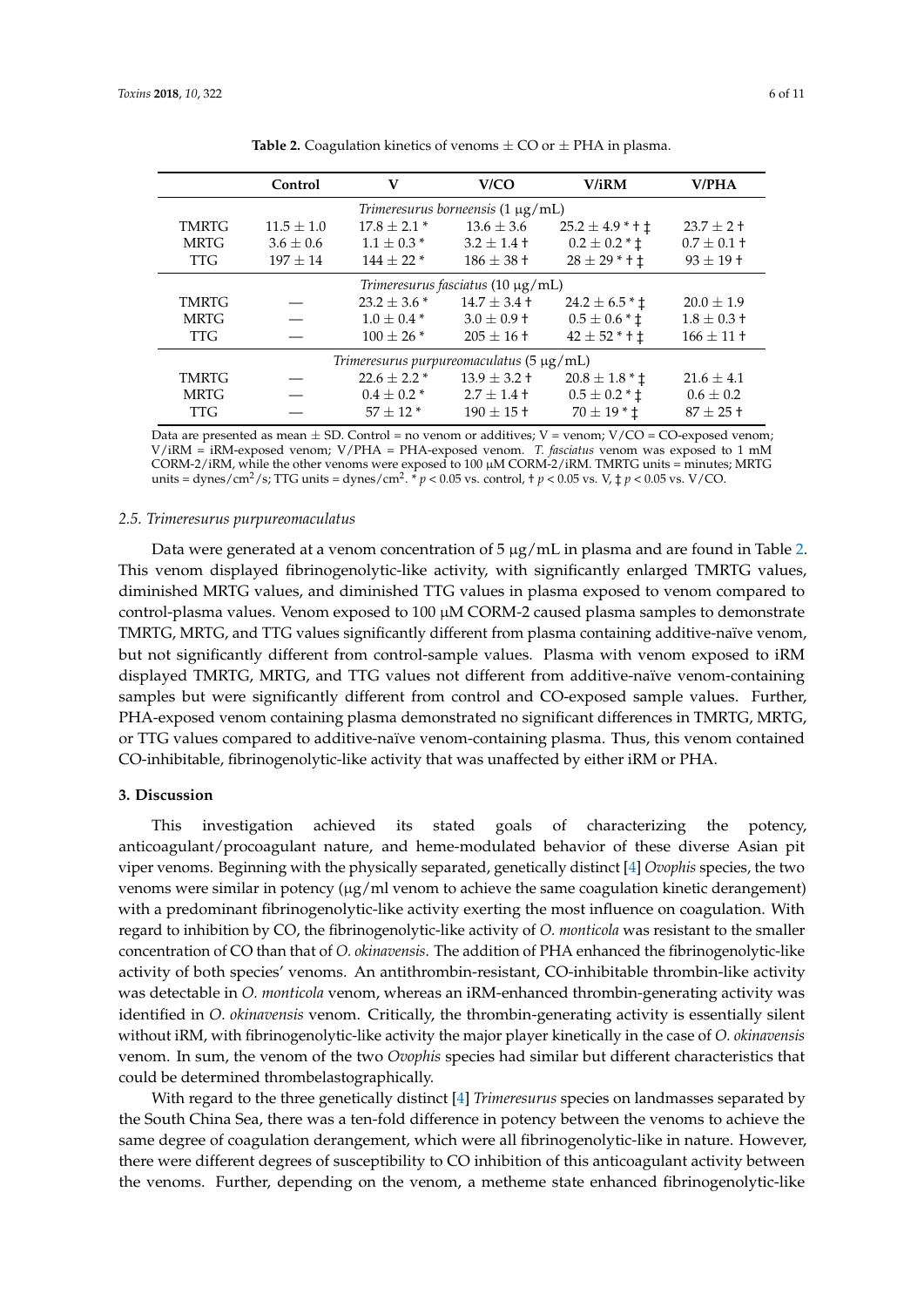activity, diminished activity, or did nothing to activity. In this genus, iRM remained essentially silent, not interacting with fibrinogenolytic-like activity or enhancing otherwise silent procoagulant activities. Taken as a whole, while the venoms of *Trimeresurus* species primarily had only one predominant anticoagulant activity, the potency and response to heme modulation were remarkably different between vipers.

The use of inactivated CORMs was originally designed to implicate CO-mediated heme modulation, with the concept that the iRM would remain biochemically silent while the CORM would produce an effect in the system tested. Instead, there is a number of works demonstrating CO-independent effects of iRM [\[7](#page-9-12)[,17](#page-9-13)[,18\]](#page-9-14) wherein various enzymes are modulated via interaction of the iRM without an intermediary attached heme. We have specifically seen northern copperhead fibrinogenolytic-like venom activity enhanced via thrombelastography with iRM [\[7\]](#page-9-12). While this may seem confounding, the use of iRM can provide further confirmation of a particular venom activity by enhancing it [\[7\]](#page-9-12), or as was the case with the present study, decreasing activity (Table [2\)](#page-5-0). Further, as in the case of *O. okinavensis* venom, a previously kinetically silent activity was activated by iRM (Figure [3,](#page-4-0) a thrombin-generating activity), providing insight into the complexity of this particular venom. In sum, the use of CORMs, iRMs, and other heme modulators may provide direct, heme-mediated insights or heme-independent information as biochemical probes that query the characteristics of any particular venom.

An important issue that was raised in review was the ability of our methodology to discern if the coagulation kinetic profile derived from each venom could provide insight into its enzymatic composition (e.g., SVMP, SVSP). This is unfortunately not possible, as SVMP and SVSP are both capable of fibrinogenolytic, thrombin-like, factor X-activating, prothrombin-activating, and other activities. The relative percentage of any particular enzyme type (e.g., 20% SVMP with 30% SVSP) in any given venom also cannot be determined with our techniques. Thus, the contribution of any particular enzyme by biochemical type is not possible; however, the power of our methods is the revelation as to which of any particular mix of enzymes is the predominant one responsible for the observed coagulopathy in vitro, which, given the milieu (human plasma), would likely predict the clinical situation. When data derived from our methodology are combined with complimentary venomics, the specific enzyme responsible can likely be identified.

The present work focuses on some unique species related by genus in Asia and South East Asia, but in earlier works prior to systematic use of metheme formation [\[6](#page-9-4)[–11\]](#page-9-5), these thrombelastographic methods have been utilized to characterize the coagulation kinetic profiles of medically important species in other parts of the world. North American *Agkistrodon* species venom tested by our laboratory was uniformly anticoagulant in nature, displaying a fibrinogenolytic coagulation kinetic profile [\[9\]](#page-9-15). In contrast, while most North American *Crotalus* species venom seemed fibrinogenolytic by our methods [\[6](#page-9-4)[,7](#page-9-12)[,9\]](#page-9-15), there were some that were procoagulant in nature, displaying thrombin-like activity coagulation kinetic patterns in human plasma [\[8\]](#page-9-16). In terms of evolution, the South American *Lachesis muta muta* is considered a progenitor species for pit vipers throughout the Americas, and our methods identified both fibrinogenolytic and thrombin-like activities differentially susceptible to CO inhibition [\[11\]](#page-9-5). Of interest, *Naja* species venoms across continents appear to have a highly conserved anticoagulant coagulation kinetic profile that is CO inhibited but may be mediated either by phospholipases and/or SVMP or SVSP [\[6](#page-9-4)[,10\]](#page-9-11). Lastly, *Oxyuranus* species in Australia and Papua New Guinea, separated by the Torres Strait, display essentially the same procoagulant, prothrombin activator coagulation kinetic profile that is CO inhibitable [\[11\]](#page-9-5). In summary, continued utilization and refinement of our methodology is anticipated to provide insight into the predominant nature and vulnerability to heme modulation of diverse species venoms.

In conclusion, the present work demonstrated that human plasma-based thrombelastographic analyses utilizing heme-modulating approaches and antithrombin activation with heparin can be used to generate a unique coagulation kinetic profile of individual snake venom activities. Just as with the chromatographic and mass-spectroscopic approach with proteomic analyses documenting the presence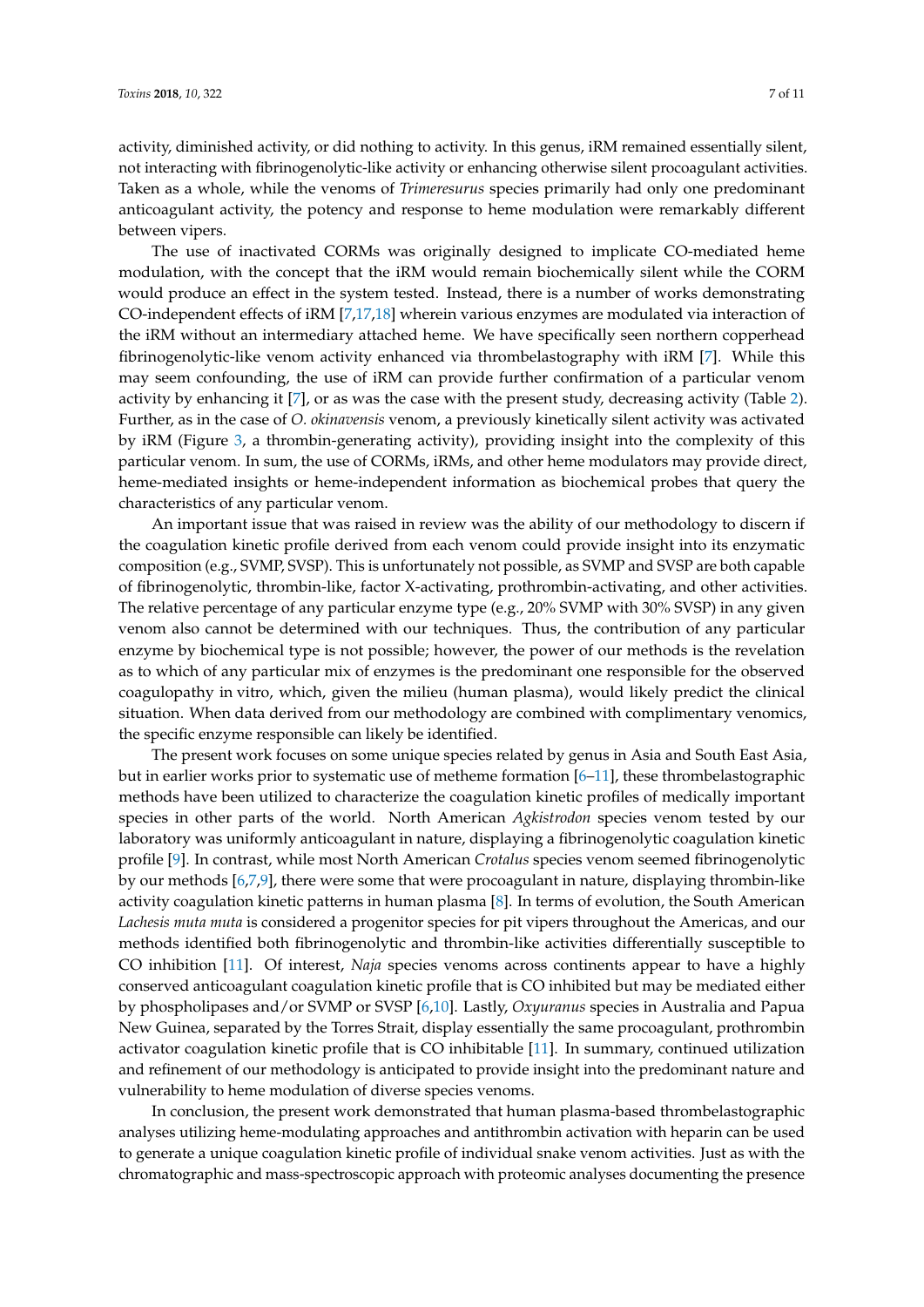of key enzymes and compounds to differentiate various venoms [\[1,](#page-9-0)[3\]](#page-9-1), it may be of utility to similarly kinetically profile the very same venoms to provide a functional assessment of the relative importance of any particular enzyme class (e.g., prothrombin activator, thrombin-like activity, fibrinogenolytic activity) in effecting coagulopathy. These thrombelastograph-based analyses of the impact of various classes of hemotoxic venom activity could perhaps be termed "venom kinetomics", to complement the specific venomics methods used to assess which particular enzymes of the venom are responsible for coagulopathy. Put another way, while more than one coagulation-modifying activity can be identified in a venom (e.g., fibrinogenolytic-like, thrombin-like activity) with venomics, venom kinetomics can identify which of the enzymes predominate and inflict clinical coagulopathy. This venom-kinetomic approach could also potentially determine the utility of antivenoms across genetically related (same genus) but geographically separated species of venomous snake. Future investigation using this venom kinetomic methodology will demonstrate in time its laboratory and clinical utility.

#### **4. Materials and Methods**

#### *4.1. Human Plasma, Venoms, and Other Chemicals*

Table [1](#page-1-0) displays the freeze-dried venoms that were purchased from Mtoxins (Oshkosh, WI, USA). Venoms were dissolved in calcium-free phosphate-buffered saline (PBS, Sigma-Aldrich, Saint Louis, MO, USA) at a final concentration of 50 mg/mL, split into multiple aliquots, and kept at –80 ◦C until the day of experimentation. CORM-2 (tricarbonyldichlororuthenium (II)dimer, a CO-releasing molecule), dimethyl sulfoxide (DMSO), and PHA were purchased from Sigma-Aldrich. Pooled normal, control human plasma (George King Bio-Medical, Overland Park, KS, USA) anticoagulated with sodium citrate was kept at –80 ◦C until use in the following studies.

#### *4.2. Thrombelastographic Analyses*

The volume of all experimental mixtures of chemical additives and plasma was equal to 360 µL. Samples had 320 µL of plasma, 16.4 µL of PBS, 20 µL of 200 mM CaCl<sub>2</sub>, and 3.6 µL of PBS or venom (final concentration species-dependent), which were placed into a disposable cup in a computer-controlled thrombelastograph® hemostasis system (Model 5000, Haemonetics Inc., Braintree, MA, USA) at 37  $\degree$ C, and then rapidly mixed by moving the cup up against and then away from the plastic pin five times before leaving the mixture between the cup and pin. The following elastic modulus-based parameters previously described [\[6](#page-9-4)[–11\]](#page-9-5) were determined: TMRTG: the time interval (minutes) observed prior to maximum speed of clot growth; MRTG: maximum velocity of clot growth observed (dynes/cm<sup>2</sup>/s); and TTG (dynes/cm<sup>2</sup>), final viscoelastic resistance observed after thrombus growth is complete. For one data set, the R (min), defined as the time to develop 2 mm of amplitude as a measure of the commencement of coagulation, was determined to assess if a venom had a subtle procoagulant component. The period of time for data collection was 20 min with venoms that were procoagulant. Venoms with anticoagulant properties had data collected for 30 min.

#### *4.3. Generation of Venom Concentration Experimentation and Effects of Isolated CORM-2 or PHA Venom Exposures*

The first concentration for venom assessment was  $1 \mu g/ml$ . Assuming these venoms to be anticoagulant in nature, the commencement of coagulation had to be at least twice and/or the velocity of clot formation 50% of plasma without venom addition to be satisfactory to further investigate with the venom concentration tested. This is a performance-based model of coagulation kinetic assessment, allowing the ability to compare the concentration of venom required by each species to inflict the same hemostatic derangement. This is the method to estimate the relative potencies of various venoms.

As for exposure to CORM-2 to characterize the effects of CO on venom activity, the subsequent four experimental conditions were utilized: (1) control—no venom, DMSO 1% addition (*v*/*v*) in PBS; (2) venom condition—venom, DMSO 1% addition (*v*/*v*) in PBS; (3) CO-exposed—venom, CORM-2 1%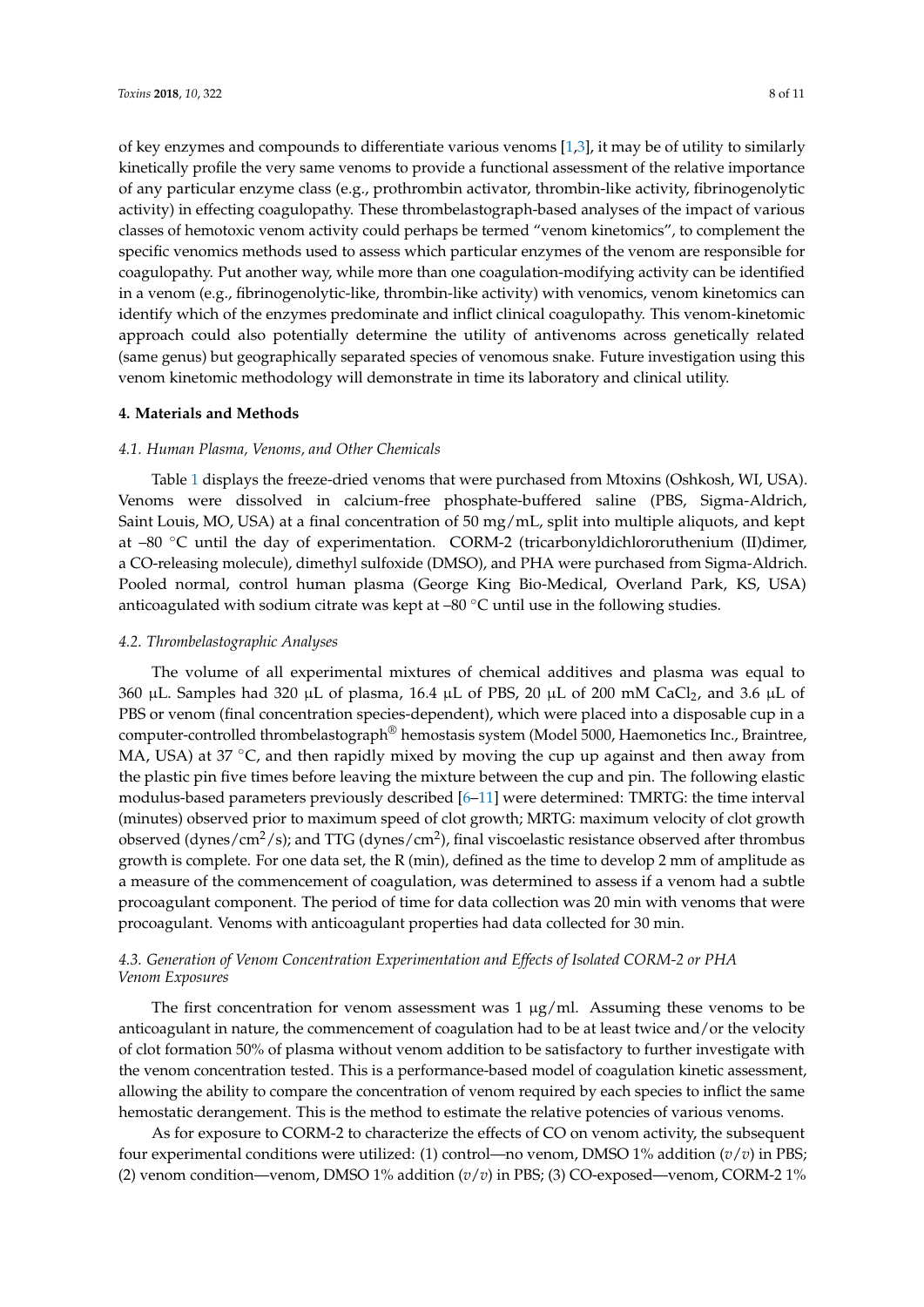addition in DMSO (100  $\mu$ M final concentration; and (4) iRM-exposed—venom, inactivated CORM-2 1% addition in DMSO (100  $\mu$ M final concentration). CORM-2 was inactivated as published elsewhere [\[19\]](#page-9-17). If venom was found to not be inhibited by 100  $\mu$ M CORM-2, a concentration of 1000  $\mu$ M CORM-2 and iRM was used instead, as this is the greatest concentration utilized to inhibit venom activity prior to in vivo administration [\[20\]](#page-9-18). The maximum amount of CORM-2 in the final plasma mixture of these experiments would be 10  $\mu$ M, which would not be expected to affect coagulation kinetics [\[21\]](#page-10-0). Venom was added to PBS with the chemical additions mentioned previously, and after incubation at room temperature for 5 minutes, 3.6 µL of one these four solutions was added to a thrombelastographic cup containing the plasma mixture.

Other experiments involved exposure of all venoms to PHA in order to determine if their activities would vary after metheme  $(Fe^{+3})$ -favoring conditions were instituted. This approach has modified the heme state during studies of fibrinogen in vitro [\[22,](#page-10-1)[23\]](#page-10-2) in human plasma, diminishing the function of fibrinogen as a thrombin substrate. Venom was added to PBS with addition of PHA 3% (*v*/*v*, 30 mM final concentration) for 5 min prior to addition to a thrombelastographic cup containing a plasma mixture. The final concentration of PHA in plasma samples would be 0.3 mM, a concentration not expected to affect plasmatic coagulation [\[22\]](#page-10-1). Data generated from this condition were compared to data derived from condition 2 in the immediately preceding experimental series.

#### *4.4. Separation of Venom-Mediated Thrombin Generation from Thrombinlike Activity*

To isolate the effect on coagulation kinetics of thrombin generated by prothrombin activators or other procoagulant activation dependent on human plasma proteins contained within the venoms from that of direct, thrombin-like activity found in these venoms, additional experiments were performed without or with heparin added to plasma prior to venom exposure. Unfractionated heparin (SAGENT Pharmaceuticals, Schaumburg, IL, USA), (1000 USP U/mL) was placed into plasma samples to achieve a final concentration of 10 U/mL, which is a concentration that will maximally activate antithrombin and inhibit thrombin activity based on previous work in this laboratory [\[24\]](#page-10-3). Data were collected for 30 min.

#### *4.5. Statistical Analyses*

Data are depicted as mean  $\pm$  SD. A total of  $n = 6$  replicates per condition was used in all experimentation, as this results in a statistical power >0.8 with *p* < 0.05 using our thrombelastographic techniques [\[6–](#page-9-4)[11\]](#page-9-5). A statistical program (SigmaPlot 14, Systat Software, Inc., San Jose, CA, USA) was used for one-way analyses of variance comparisons between conditions, followed by Holm–Sidak post hoc analysis when comparing control, venom, CO, and iRM conditions; comparisons between venom and PHA conditions were performed with unpaired, two-tailed Student's *t*-tests. Graphics of coagulation kinetic data were generated with graphics software (OrigenPro 2018, OrigenLab Corporation, Northampton, MA, USA; CorelDRAW X8, Corel Corporation, Mountain View, CA, USA). A *p* < 0.05 value was considered statistically significant.

**Author Contributions:** V.G.N. and N.F. conceived and designed the experiments; V.G.N. and R.W.M. performed the experiments; V.G.N., N.F. and R.W.M. analyzed the data; V.G.N., N.F. and R.W.M. wrote the paper.

**Funding:** This investigation was supported by the Department of Anesthesiology, the University of Arizona, College of Medicine, Tucson, Arizona, USA.

**Conflicts of Interest:** The authors declare no conflict of interest.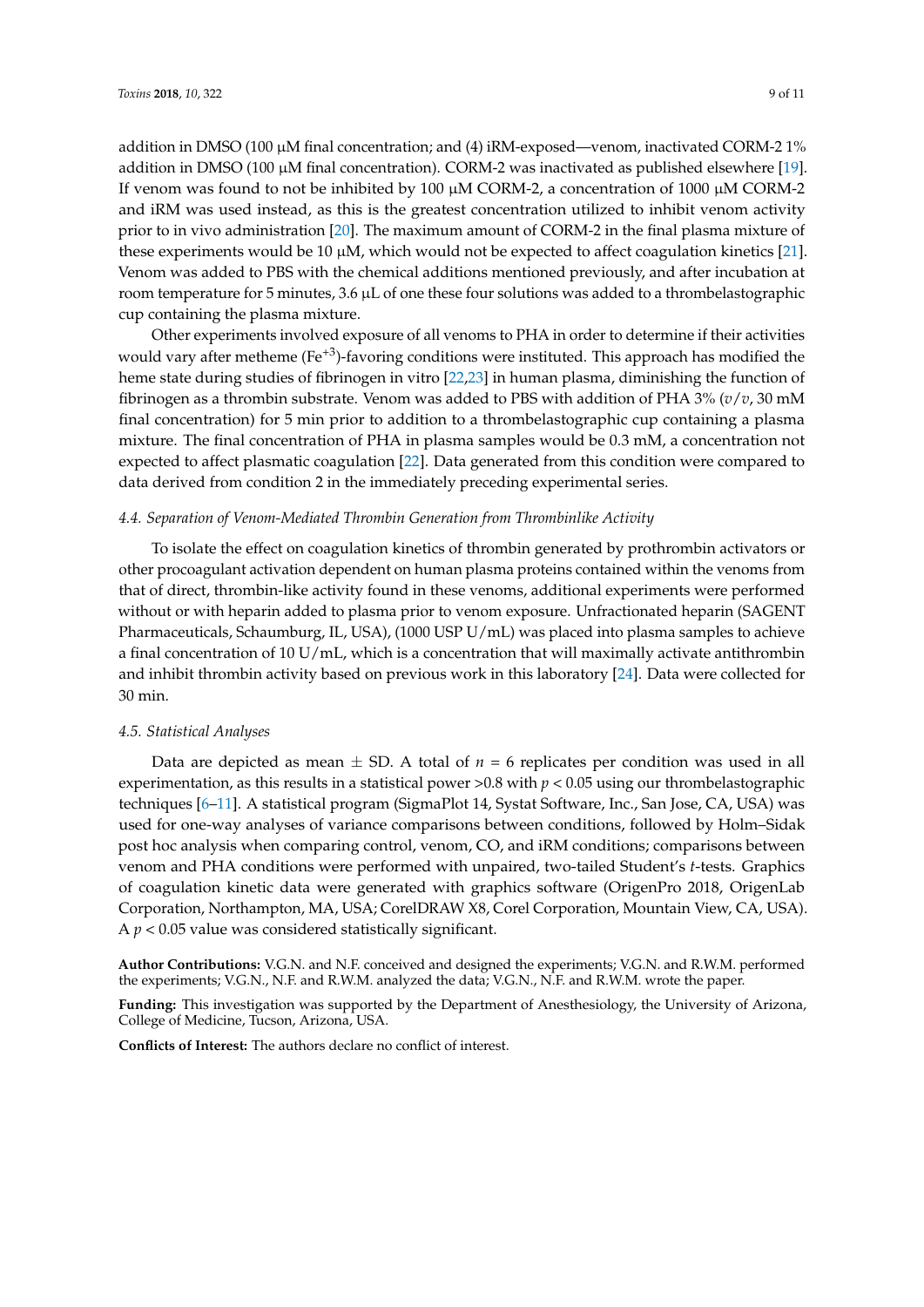### **References**

- <span id="page-9-0"></span>1. Núñez, V.; Cid, P.; Sanz, L.; De La Torre, P.; Angulo, Y.; Lomonte, B.; Gutiérrez, J.M.; Calvete, J.J. Snake venomics and antivenomics of *Bothrops atrox* venoms from Colombia and the Amazon regions of Brazil, Perú and Ecuador suggest the occurrence of geographic variation of venom phenotype by a trend towards paedomorphism. *J. Proteom.* **2009**, *73*, 57–78. [\[CrossRef\]](http://dx.doi.org/10.1016/j.jprot.2009.07.013) [\[PubMed\]](http://www.ncbi.nlm.nih.gov/pubmed/19665598)
- 2. Barlow, A.; Pook, C.E.; Harrison, R.A.; Wüster, W. Coevolution of diet and prey-specific venom activity supports the role of selection in snake venom evolution. *Proc. Biol. Sci.* **2009**, *276*, 2443–2449. [\[CrossRef\]](http://dx.doi.org/10.1098/rspb.2009.0048) [\[PubMed\]](http://www.ncbi.nlm.nih.gov/pubmed/19364745)
- <span id="page-9-1"></span>3. Gonçalves-Machado, L.; Pla, D.; Sanz, L.; Jorge, R.J.B.; Leitão-De-Araújo, M.; Alves, M.L.M.; Alvares, D.J.; De Miranda, J.; Nowatzki, J.; de Morais-Zani, K.; et al. Combined venomics, venom gland transcriptomics, bioactivities, and antivenomics of two *Bothrops jararaca* populations from geographic isolated regions within the Brazilian Atlantic rainforest. *J. Proteom.* **2016**, *135*, 73–89. [\[CrossRef\]](http://dx.doi.org/10.1016/j.jprot.2015.04.029) [\[PubMed\]](http://www.ncbi.nlm.nih.gov/pubmed/25968638)
- <span id="page-9-2"></span>4. Malhotra, A.; Thorpe, R.S. A phylogeny of four mitochondrial gene regions suggests a revised taxonomy for Asian pitvipers (*Trimeresurus* and *Ovophis*). *Mol. Phylogenet. Evol.* **2004**, *32*, 83–100. [\[CrossRef\]](http://dx.doi.org/10.1016/j.ympev.2004.02.008) [\[PubMed\]](http://www.ncbi.nlm.nih.gov/pubmed/15186799)
- <span id="page-9-3"></span>5. Berling, I.; Isbister, G.K. Hematologic effects and complications of snake envenoming. *Transfus. Med. Rev.* **2015**, *29*, 82–89. [\[CrossRef\]](http://dx.doi.org/10.1016/j.tmrv.2014.09.005) [\[PubMed\]](http://www.ncbi.nlm.nih.gov/pubmed/25556574)
- <span id="page-9-4"></span>6. Nielsen, V.G.; Cerruti, M.A.; Valencia, O.M.; Amos, Q. Decreased snake venom metalloproteinase effects via inhibition of enzyme and modification of fibrinogen. *Biometals* **2016**, *29*, 913–919. [\[CrossRef\]](http://dx.doi.org/10.1007/s10534-016-9963-z) [\[PubMed\]](http://www.ncbi.nlm.nih.gov/pubmed/27492573)
- <span id="page-9-12"></span>7. Nielsen, V.G.; Bazzell, C.M. Carbon monoxide attenuates the effects of snake venoms containing metalloproteinases with fibrinogenase or thrombin-like activity on plasmatic coagulation. *MedChemComm* **2016**, *7*, 1973–1979. [\[CrossRef\]](http://dx.doi.org/10.1039/C6MD00336B)
- <span id="page-9-16"></span>8. Nielsen, V.G.; Bazzell, C.M. Carbon monoxide releasing molecule-2 inhibition of snake venom thrombin-like activity: Novel biochemical "brake"? *J. Thromb. Thrombolysis* **2017**, *43*, 203–208. [\[CrossRef\]](http://dx.doi.org/10.1007/s11239-016-1442-4) [\[PubMed\]](http://www.ncbi.nlm.nih.gov/pubmed/27787696)
- <span id="page-9-15"></span>9. Nielsen, V.G.; Losada, P.A. Direct inhibitory effects of carbon monoxide on six venoms containing fibrinogenolytic metalloproteinases. *Basic Clin. Pharmacol. Toxicol.* **2017**, *120*, 207–212. [\[CrossRef\]](http://dx.doi.org/10.1111/bcpt.12654) [\[PubMed\]](http://www.ncbi.nlm.nih.gov/pubmed/27546530)
- <span id="page-9-11"></span>10. Nielsen, V.G.; Frank, N.; Matika, R.W. Carbon monoxide inhibits hemotoxic activity of Elapidae venoms: Potential role of heme. *Biometals* **2018**, *31*, 51–59. [\[CrossRef\]](http://dx.doi.org/10.1007/s10534-017-0066-2) [\[PubMed\]](http://www.ncbi.nlm.nih.gov/pubmed/29170850)
- <span id="page-9-5"></span>11. Nielsen, V.G.; Matika, R.W. Effects of iron and carbon monoxide on *Lachesis muta muta* venom-mediated degradation of plasmatic coagulation. *Hum. Exp. Toxicol.* **2017**, *36*, 727–733. [\[CrossRef\]](http://dx.doi.org/10.1177/0960327116661401) [\[PubMed\]](http://www.ncbi.nlm.nih.gov/pubmed/27488540)
- <span id="page-9-6"></span>12. Kühl, T.; Imhof, D. Regulatory Fe(II/III) heme: The reconstruction of a molecule's biography. *Chembiochem* **2014**, *15*, 2024–2035. [\[CrossRef\]](http://dx.doi.org/10.1002/cbic.201402218) [\[PubMed\]](http://www.ncbi.nlm.nih.gov/pubmed/25196849)
- <span id="page-9-7"></span>13. Suntravat, M.; Langlais, P.R.; Sánchez, E.E.; Nielsen, V.G. CatroxMP-II: A heme-modulated fibrinogenolytic metalloproteinase isolated from *Crotalus atrox venom*. *Biometals* **2018**, *31*, 585–593. [\[CrossRef\]](http://dx.doi.org/10.1007/s10534-018-0107-5) [\[PubMed\]](http://www.ncbi.nlm.nih.gov/pubmed/29761254)
- <span id="page-9-8"></span>14. Aird, S.D.; Watanabe, Y.; Villar-Briones, A.; Roy, M.C.; Terada, K.; Mikheyev, A.S. Quantitative high-throughput profiling of snake venom gland transcriptomes and proteomes (*Ovophis okinavensis* and *Protobothrops flavoviridis*). *BMC Genomics* **2013**, *14*, 790. [\[CrossRef\]](http://dx.doi.org/10.1186/1471-2164-14-790) [\[PubMed\]](http://www.ncbi.nlm.nih.gov/pubmed/24224955)
- <span id="page-9-9"></span>15. Komori, Y.; Murakami, E.; Uchiya, K.; Nonogaki, T.; Nikai, T. Okinalysin, a novel P-I metalloproteinase from *Ovophis okinavensis*: Biological properties and effect on vascular endothelial cells. *Toxins* **2014**, *6*, 2594–2604. [\[CrossRef\]](http://dx.doi.org/10.3390/toxins6092594) [\[PubMed\]](http://www.ncbi.nlm.nih.gov/pubmed/25157606)
- <span id="page-9-10"></span>16. Nget, H.T.; Chon, S.T. Biological properties of *Trimeresurus purpureomaculatus* (shore pit viper) venom and its fractions. *Toxicon* **1988**, *26*, 989–996.
- <span id="page-9-13"></span>17. Patterson, E.K.; Fraser, D.D.; Capretta, A.; Potter, R.F.; Cepinskas, G. Carbon monoxide-releasing molecule 3 inhibits myeloperoxidase (MPO) and protects against MPO-induced vascular endothelial cell activation/dysfunction. *Free Radic. Biol. Med.* **2014**, *70*, 167–173. [\[CrossRef\]](http://dx.doi.org/10.1016/j.freeradbiomed.2014.02.020) [\[PubMed\]](http://www.ncbi.nlm.nih.gov/pubmed/24583458)
- <span id="page-9-14"></span>18. Wilson, J.L.; Wareham, L.K.; McLean, S.; Begg, R.; Greaves, S.; Mann, B.E.; Sanguinetti, G.; Poole, R.K. CO-Releasing Molecules Have Nonheme Targets in Bacteria: Transcriptomic, Mathematical Modeling and Biochemical Analyses of CORM-3 [Ru(CO)3Cl(glycinate)] Actions on a Heme-Deficient Mutant of Escherichia coli. *Antioxid. Redox Signal.* **2015**, *23*, 148–162. [\[CrossRef\]](http://dx.doi.org/10.1089/ars.2014.6151) [\[PubMed\]](http://www.ncbi.nlm.nih.gov/pubmed/25811604)
- <span id="page-9-17"></span>19. Nielsen, V.G.; Garza, J.I. Comparison of the effects of CORM-2, CORM-3 and CORM-A1 on coagulation in human plasma. *Blood Coagul. Fibrinol.* **2014**, *25*, 801–805. [\[CrossRef\]](http://dx.doi.org/10.1097/MBC.0000000000000146) [\[PubMed\]](http://www.ncbi.nlm.nih.gov/pubmed/25058038)
- <span id="page-9-18"></span>20. Nielsen, V.G. Crotalus atrox venom exposed to carbon monoxide has decreased fibrinogenolytic activity in vivo in rabbits. *Basic Clin. Pharmacol. Toxicol.* **2018**, *122*, 82–86. [\[CrossRef\]](http://dx.doi.org/10.1111/bcpt.12846) [\[PubMed\]](http://www.ncbi.nlm.nih.gov/pubmed/28691277)